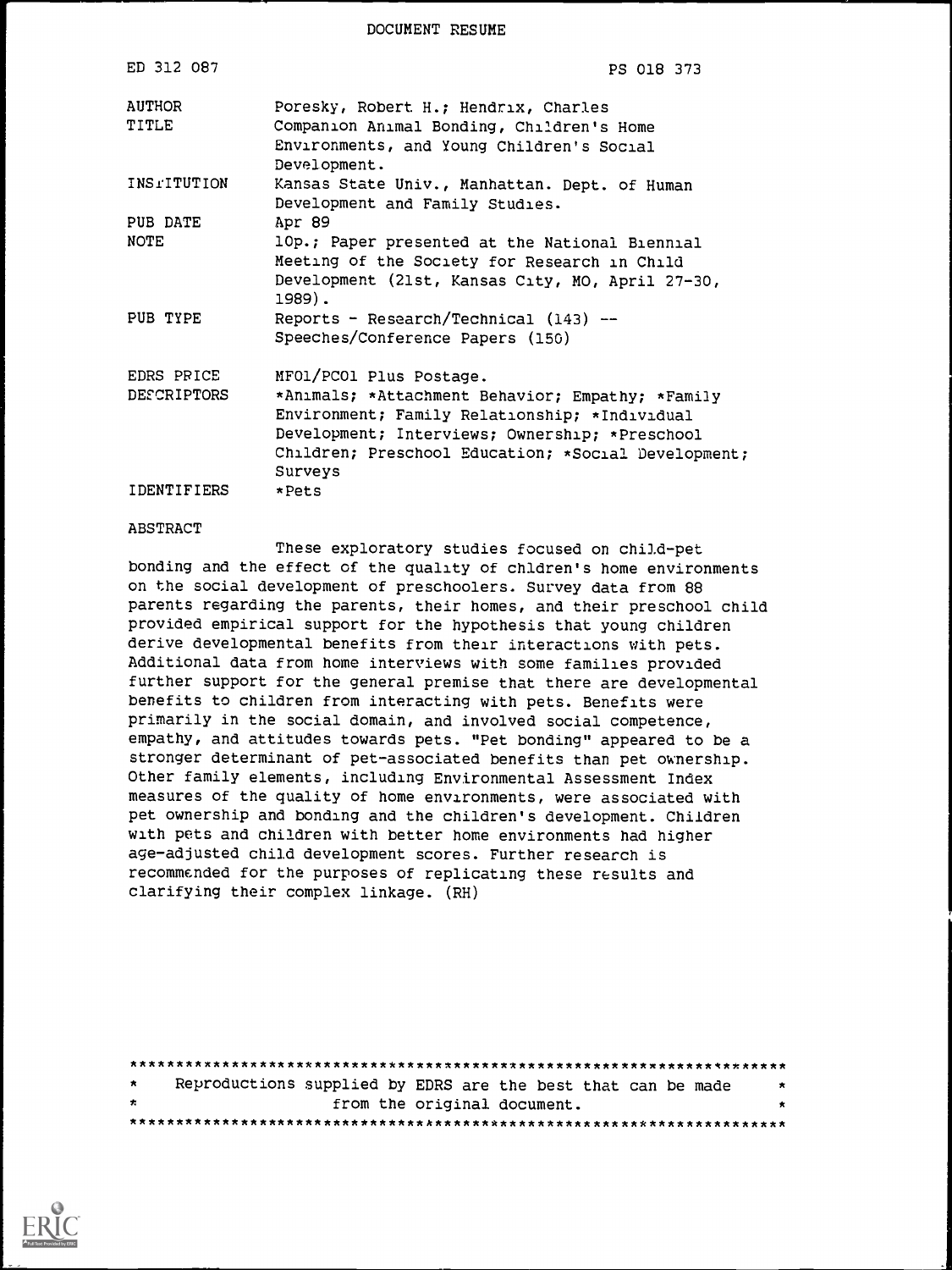**U S DEPARTMENT OF EDUCATION** Office of Educational Research and Improvement EDUCATIONAL RESOURCES INFORMATION XThis document has been reproduced as originating it.

. Points of view or coinions stated in this docu necessarily represent official ment do not necesse.<br>Of Ri position or policy

# COMPANION ANIMAL BONDING, CHILDREN'S HOME ENVIRONMENTS,

AND YOUNG CHILDREN'S SOCIAL DEVELOPMENT.

Robert H. Poresky and Charles Hendrix

Department of Human Development and Family Studies 312 Justin Hall **College of Human Ecology** Kansas State University Manhattan, Kansas 66506

"PERMISSION TO REPRODUCE THIS MATERIAL HAS BEEN GRANTED BY へ

Presented at the Biennial Meeting of the Society for Research in Child Development April 27-30, 1989 Kansas City, Missouri

TO THE EDUCATIONAL RESOURCES INFORMATION CENTER (ERIC)"

## **Abstract**

This research focuses on (1) child-pet bonding, rather than just "pet ownership", and (2) the quality of children's home environments as they affect social development. There are a number of arguments for the importance of the child-animal bond for children's social development. Levinson (1978) concluded that "closeness to animals can reduce alienation" and that children's empathy, self-esteem, self-control and autonomy could be promoted by raising pets. A positive relationship between pet ownership and children's social sensitivity and interpersonal trust was reported by Hyde, Kurdek and Larson (1983). The quality of children's home environments, including the presence of animals, has been linked with both the concurrent and longitudinal cognitive development of preschool children (Bradley and Caldwell, 1984; Poresky, 1987).

Two key factors for this research on factors affecting young children's social development were (1) reaching beyond "pet ownership" to child-pet bonding as the operationalization of the companion animal bond, and (2) assessing the quality of the children's home environments. The Companion Animal Bonding Scale (Poresky, Hendrix, Mesier and Samuelson, 1987) and the Environmental Assessment Index (Poresky, 1987) were the key independent measures in these exploratory studies.  $\mathcal{Z}$ 



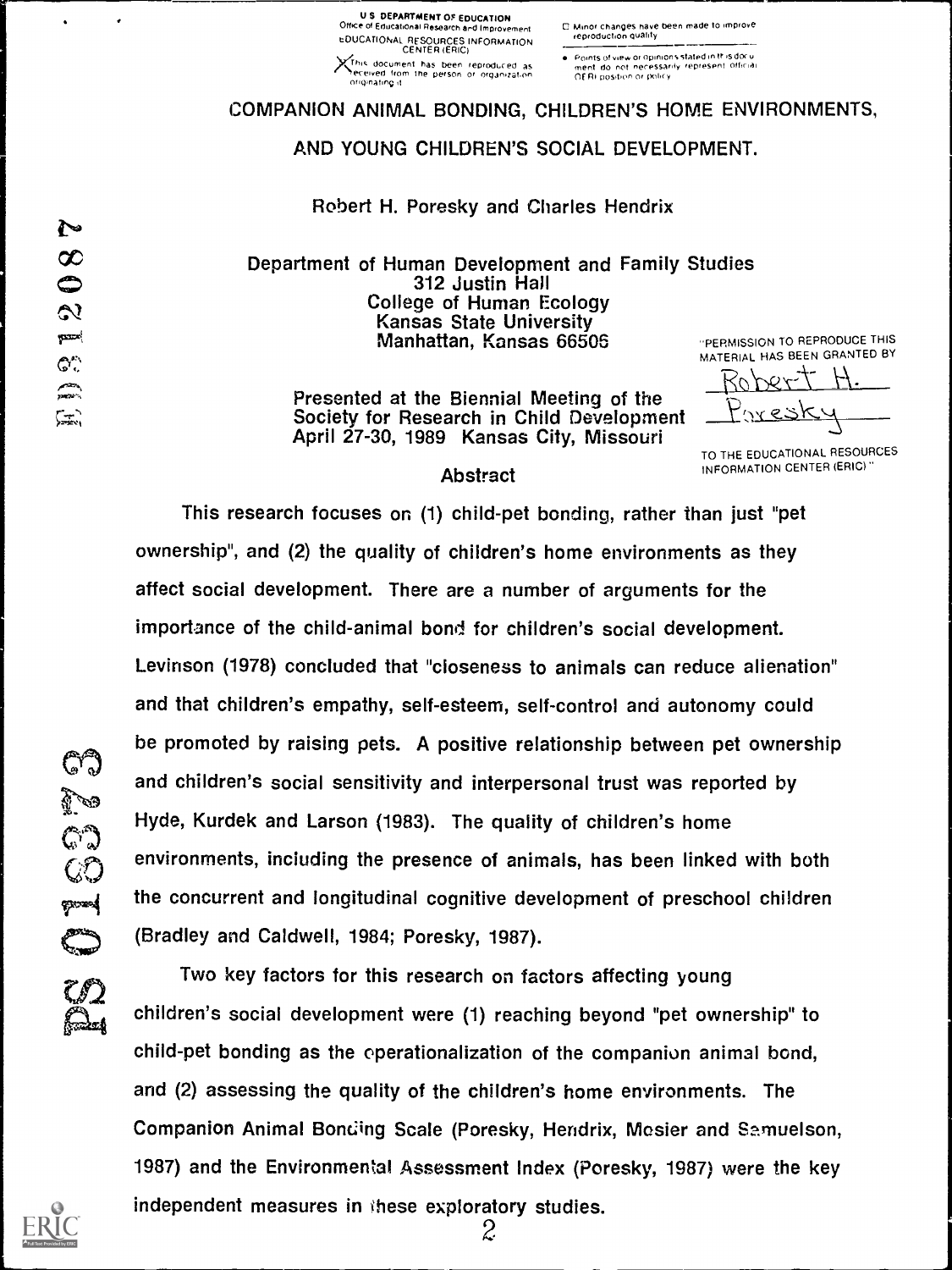The first study was a parent survey ( $n = 88$ ) of the 3-6 year old children's involvement with pets, their home environments and the effects of this involvement on the children. The parent survey included the above measures and our adaptation of the Denver Prescreening Developmental Questionnaire (Frankenberg, 1975), which attained a Cronbach Alpha coefficient of 0.85, and the Iowa Social Competency Scales (ISCS) (Preschool Form) (Pease, Clark, Cra>e, 1981). During the home visit study brief verbal vignettes with affective and cognitive probes of the child's perceptions were utilized to assess the children's empathy.

The child's companion animal bond and the quality of the child's home environment and their two-way interaction were associated with the children's age-adjusted performance on the adapted Denver Prescreening Developmental Questionnaire. Children with stronger bonds and higher home assessments had higher age-adjusted developmental scores.

The children's pet bond and home environments were associated with their parent's estimates of their social development. Their bonding scores were positively correlated with their "reassurance", "social activator", and inversely corelated with their "uncooperative" ISCS scores. The children with the stronger bonds also had significantly lower scores on the "hypersensitive" ISCS scale and higher "reassurance" scores than children with lesser bonds. Significant correlations were also found between the quality of the children's home environments and their "social activator", "hypersensitive", "reassurance" and the mothers' "social activator" ISCS factors. Their home ratings were non-significantly correlated with the empathy score and older children had higher higher empathy sub-scores.

These results are viewed as providing support for the hypothese that young children's social development is influenced by their relationship with a pet and the quality of their home environments.

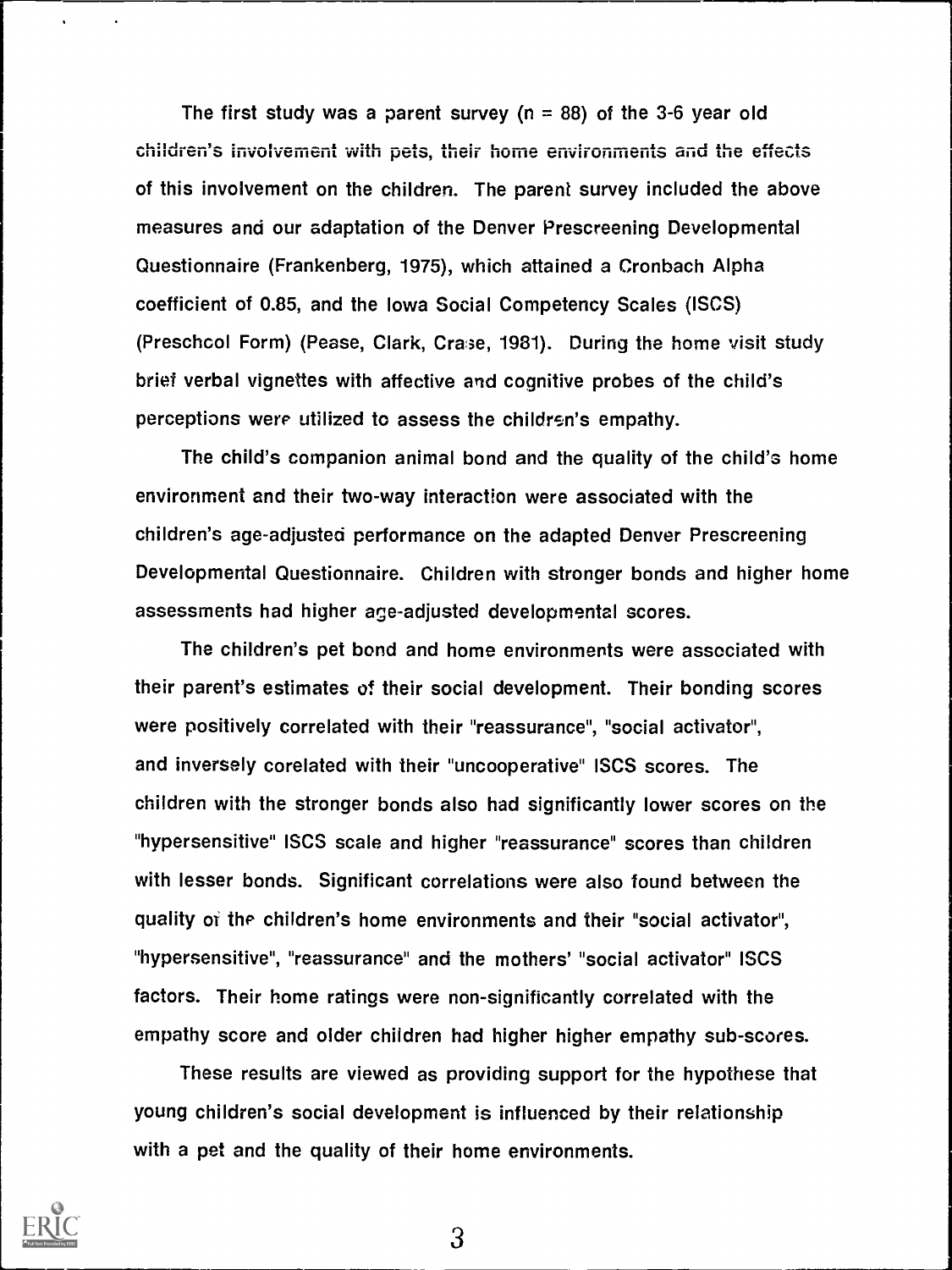Hypotheses:

1. Children who have a bond with a dog or cat show more maturity in their cognitive, moral and emotional development (e.g., decentration, responsibility, self-concept, empathy, attachment) than children who do not have such pets.

2. Children who have a more interactive relationship with their pet are more affected by that relationship than those with a more distant relationship.

3. Family environments which include dogs or cats facilitate children's development more than those without pets.

4. Companion animal effects on a child are directly affected by family relationships.

## Method

Parent survey instruments were used to collect data in the first study and home visit techniques were used in the second study.

Sample: Families with young children drawn from volunteers, K.S.U. Early Childhood Laboratory, Stone House Day Care Center, Blue Valley Nursery school, newspaper birth announcements, low income day care center, K.S.U. Cooperative Childcare Center. The children ranged from 3 to six years and their mothers age averaged about 34 years and their fathers age averaged 35 years. About half had a B.S. or more education. The mothers Emily types included 78% from the original intact family, 5% remarriages, and 17% single parent families. Ninety-eight percent of the fathers who responded were in their original marriage.



 $\mathcal{L}^3$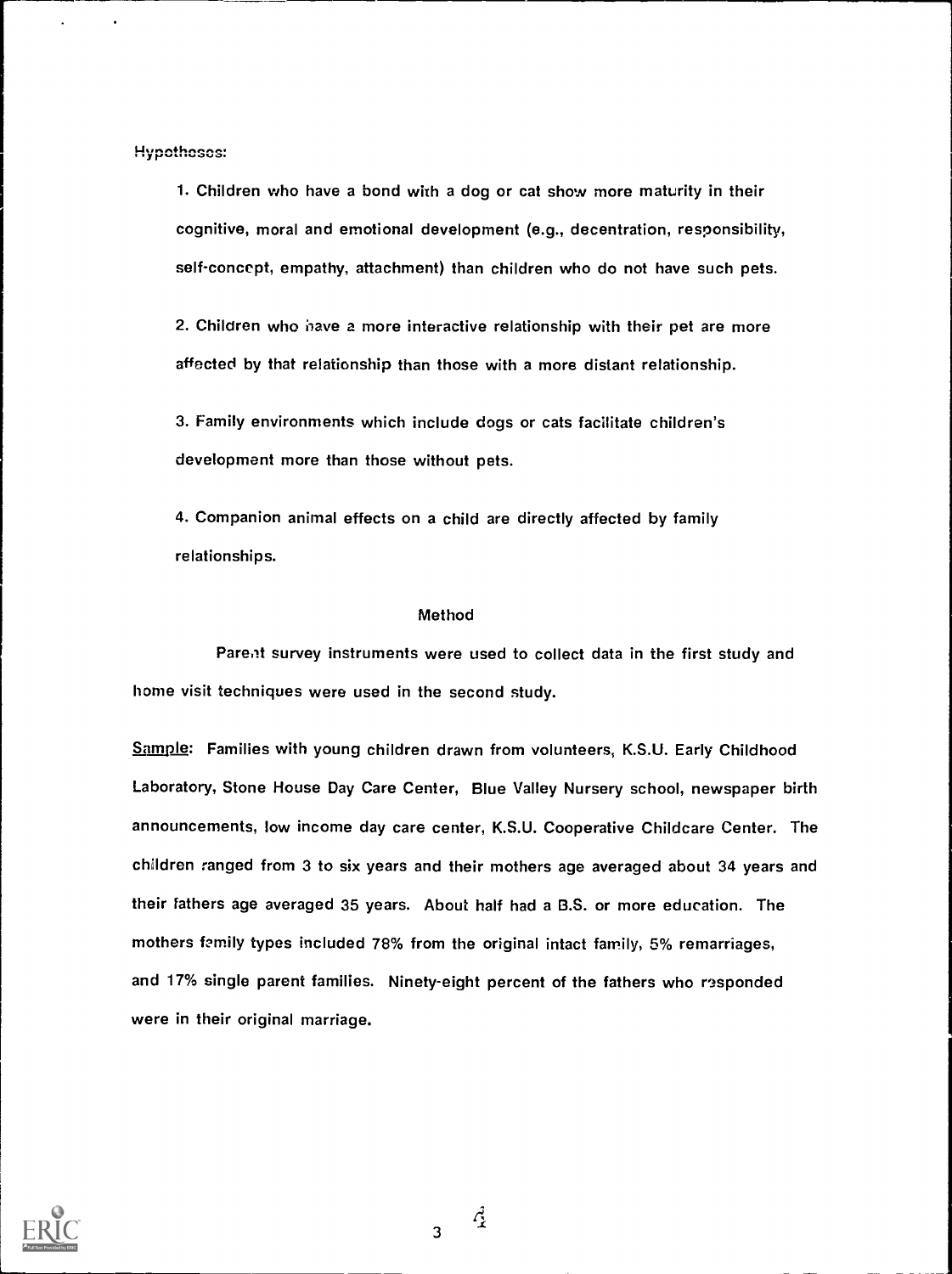## Instruments:

The Pet Relationship scales included:

| (1) Companion Animal Bonding Scale          |  |
|---------------------------------------------|--|
| (Poresky, Hendrix, Mosier, Samuelson; 1987) |  |

(2) Companion Animal Semantic Differential (Poresky, Hendrix, Mosier, Samuelson; 1988)

The Family Environment scales included:

(1) Environmental Assessment Index (Pcresky, 1987)

Parent Survey Child Dvelopment Masures:

- 1) The Derver Prescreening Developmental Questionnaire (Frankenburg, 1975)  $-$  adapted and extended
- 2) Iowa Social Competency Scales (Pease, Clark and Crase (1981).

Home Visit Child Development Measures:

- 1) Empathy Child and Pet Vignettes
- 2) The Peabody Picture Vocabulary Test Revised (Dunn and Dunn, 1981)

## Hypothesis Tests

Hypothesis One: Pet Ownership Effects on the Children.

Children with pets showed more empathy than those without ( $p < 0.05$ ). There was

also a trend for children with pets to have more positive attitudes toward pets and

higher verbal intelligence scores.

## Pet Ownership Effects

|               |            | Mean Scores T-Test p. |                    |  |
|---------------|------------|-----------------------|--------------------|--|
| Variable      | No Pet Pet |                       |                    |  |
| Empathy       | 1.88       |                       | $2.03$ $2.16$ 0.04 |  |
| Pet Attitudes | 41.38      | 47.84                 | 2.02 0.06          |  |
| PPVT          |            | 107.27 114.96         | 1.89 0.07          |  |

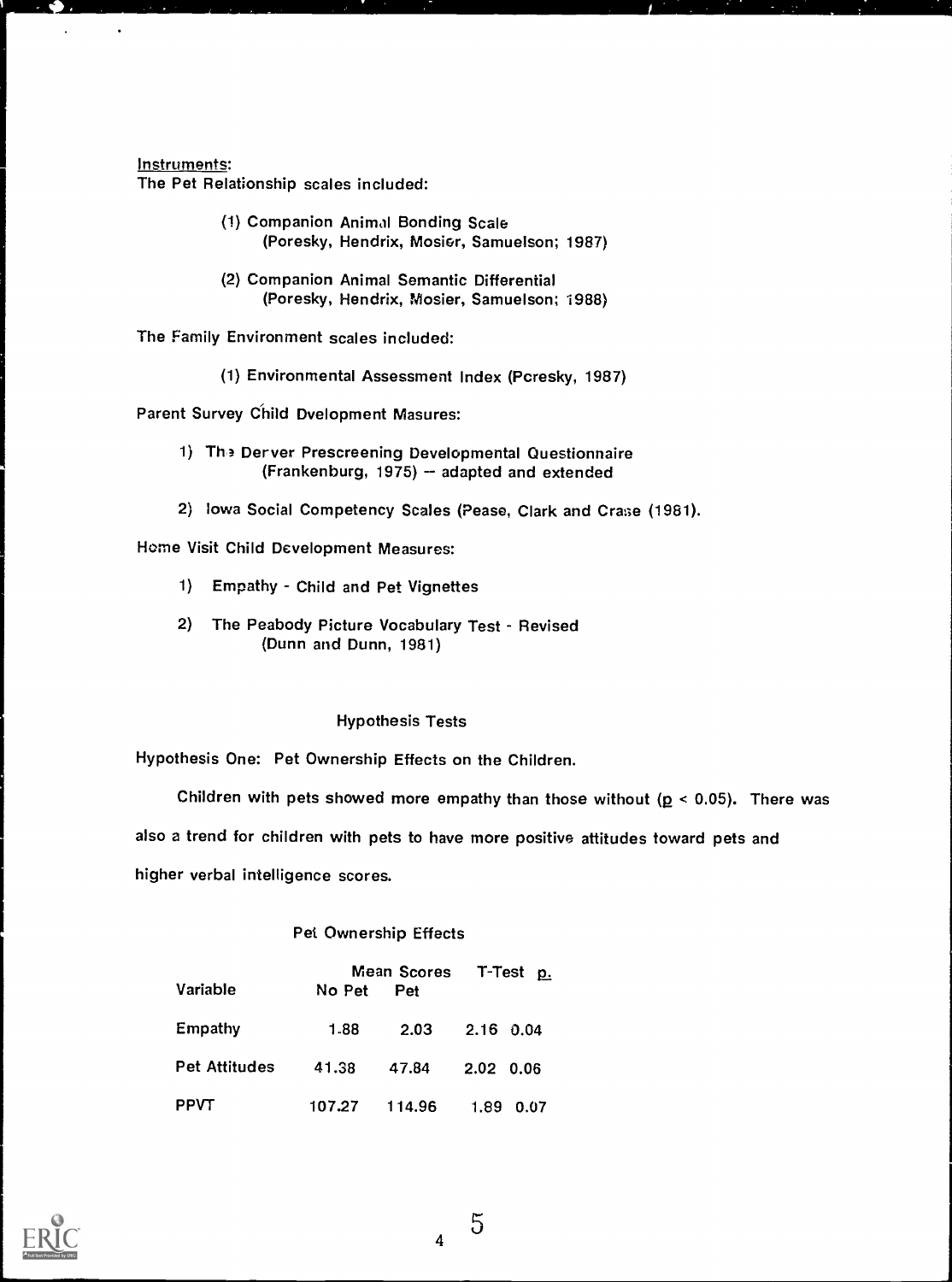Hypothesis Two: Pet Bonding Effects on the Children.

## Correlational Results

The child's bond with their most important pet was positively correlated with their "reassurance" score ( $r = 0.46$ ,  $p < 0.01$ ), inversely correlated with their "uncooperative" score ( $r = -0.35$ ,  $p < 0.05$ ), and with "social activator" ( $r = 0.28$ ,  $p$ < 0.10). These results show a beneficial relationship between the child's companion animal bond and the child's social development.

The involvement factor of the mothers' ratings of their children's companion animal bond showed even stronger relationships with the Iowa Social Competency Scale scores.

#### One-way Analysis of Variance Results

## Social Development

Children in the strong bond group had a significantly lower score on the mothers' ratings of their children on the ISCS "hypersensitive' scale than the children in the moderate bond group (F = 3.60, df = 2/37,  $p$  < 0.05). Similariy, the children in the strong pet bond group had a higher mother ISCS "reassurance" score than the children in the weak and moderate groups (F = 7.74, df =  $2/38$ ,  $p < 0.01$ ).

#### Empathy

Young children rated by their fathers as having a strong pet bond were higher on Empathy than children with a weak pet bond ( $p < 0.05$ ) although the overall F-test for the sample was only marginal (F = 3.30, df = 2/16,  $p = 0.06$ ). A similar result was found on the Empathy subscale pertaining to the children's affective response to another child (F = 2.72, df = 2/16,  $p$  < 0.10) where the significant paired comparison was between the strong bond group (M = 11.40) and the weak bond group (M = 9.53).



6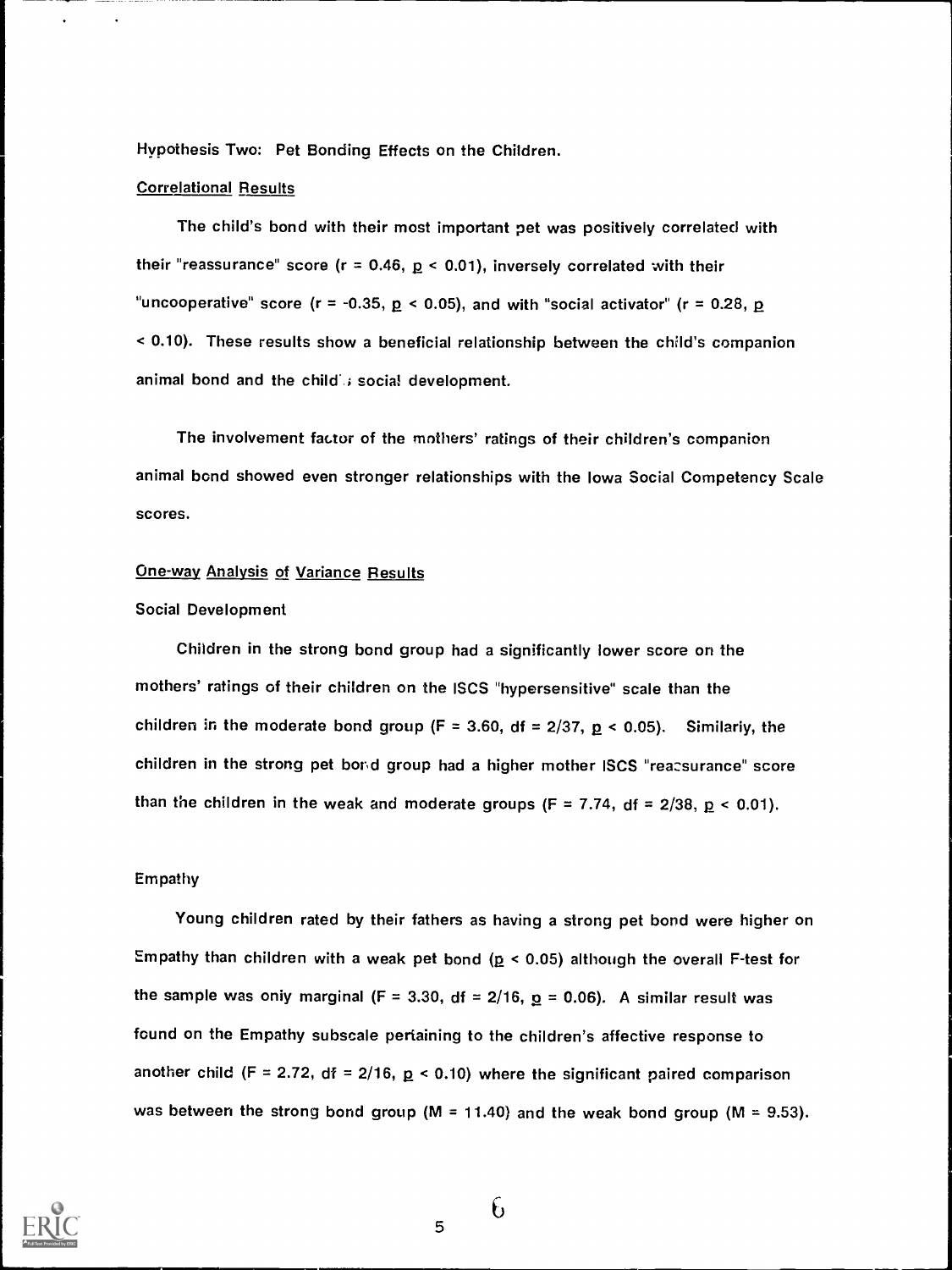Peabody Picture Vocabulary Test Results

While the one-way ANOVA for the standard scores on the Peabody Picture Vocabulary Test, administered during the home visits, only approached significance (F  $= 2.67$ ,  $p = 0.10$ ), the LSD paired comparisons showed a significant difference between those with a moderate bond and those with a strong bond.

This "pet bonding" hypothesis is strongly supported by the significant findings which show social and intellectual development benefits associated with the strength of the bond between the child and his/her pet.

Pet Bonding and Child Development

|                | <b>No</b> | --------- Pet Bond-------- |          |        |           |  |
|----------------|-----------|----------------------------|----------|--------|-----------|--|
| Variable       | Pet       | Weak                       | Moderate | Strong | <u>p.</u> |  |
| Hypersensitive | .07       | $-.12$                     | .35      | $-68$  | .08       |  |
| Empathy        | 9.40      | 9.70                       | 10.25    | 11.40  | 0٦.       |  |
| Intelligence   | 111.25    | 111.00                     | 124.20   | 108.83 | .10       |  |

Hypothesis Three: Pets and the Quality of Children's Homes

## Home Environment and Pet Ownership / Bonding

T-test comparisons of the means for the homes with and without pets yielded no significant differences.

## Family Relationships and Pet Ownership / Bonding

Fathers without pet in their home had a higher empathy score than fathers with pets (19.95 vs. 18.53,  $p$  < 0.05) and a highe: regard score (23.44 vs. 21.92,  $p$  < 0.05).



 $\ddot{v}$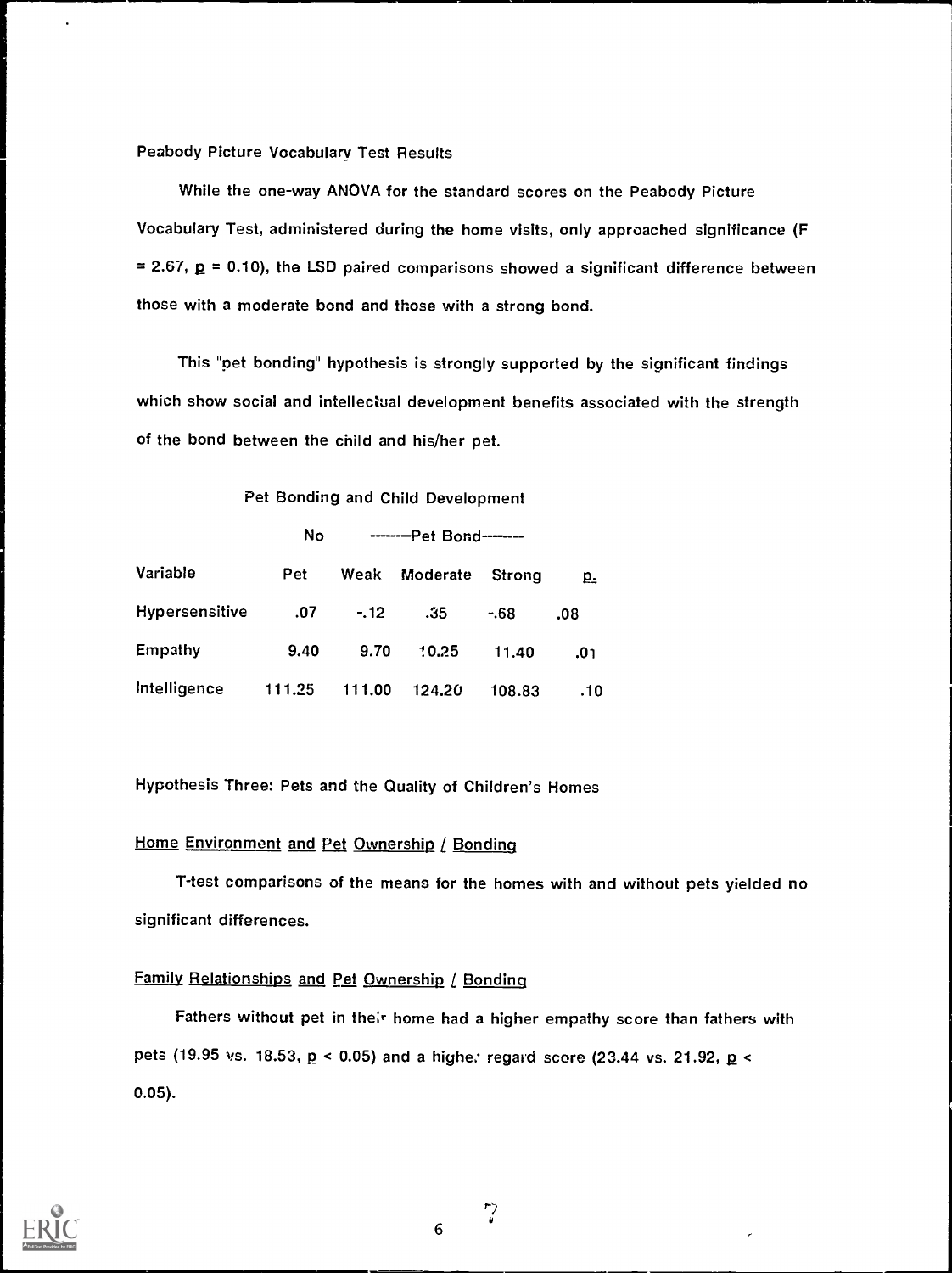The children with pets were divided into three pet-bonding groups. Those with a moderate bond had fathers who were higher on the "empathy" family relations scale than those with a weak bond (F = 4.75, df = 2/16,  $p \lt 0.05$ ). Fathers of children with a moderate pet bond had a higher "regard" score than fathers of the other children (F = 3.95, df =  $2/16$ ,  $p < 0.05$ ). The means for the fathers of children with strong, moderate and weak pet bonds were 21.71, 23.85 and 21.00, respectively.

These results provide evidence of family environment influences which are associated with pet ownership and bonding.

## Hypothesis Four: Family Effects on Bonding and the Children

The quality of the children's home environment was positively correlated with the raw score measure of the children's development and the age-adjusted measure of the children's development. The fathers' responses to the survey form of the Environmental Assessment Index was positively correlated with the number of items which the children accomplished on the adapted Denver Prescreening Questionnaire (r = 0.29,  $p = 0.03$ ) for the 54 cases where the fathers of children with and without pets responded. The correlation was even stronger for the age-adjusted developmental measure ( $r = 0.45$ ,  $p < .01$ ).

The fathers' home environment rating was positively correlated with their children ISCS "social activator" rating ( $r = 0.36$ ,  $p < 0.01$ ), inversely with "hypersensitive" (r = -.41,  $p$  < 0.01), inversely with "reassurance" (r = -0.34,  $p$  < 0.05) and positively correlated with the mothers' ratings of "social activator" ( $r =$ 0.31,  $p$  < 0.05). The mothers' home environment ratings were inversely correlated with fathers' ratings of the ISCS "hypersensitive" ( $r = -0.30$ ,  $p < 0.05$ ) and their ratings of their children's ISCS "social activator" ( $r = 0.29$ ,  $p < 0.05$ ).



7

 $\mathcal{E}$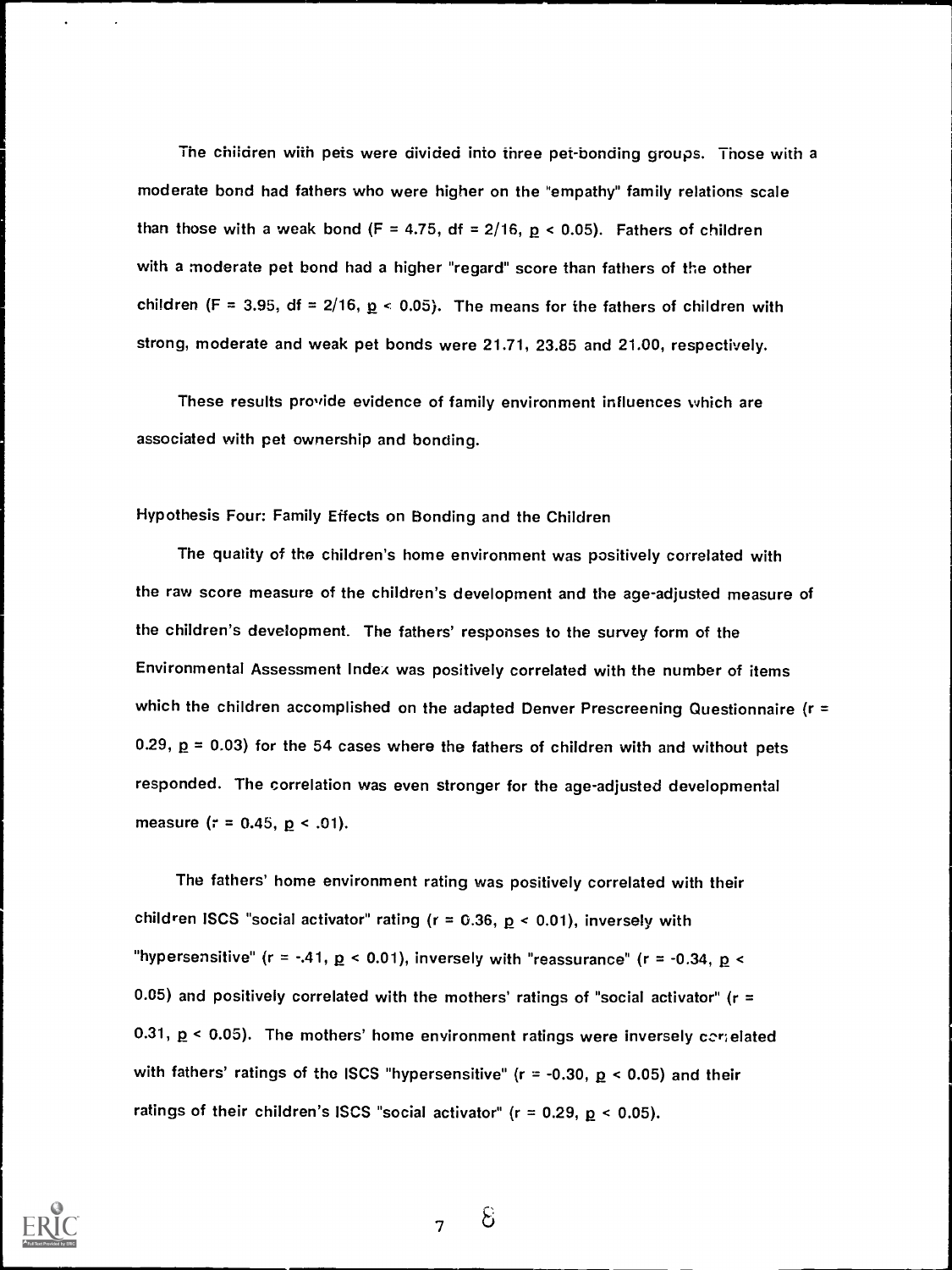## Quality of the Home Environment and Pet Bonding

The fathers' and mothers' estimates of the quality of their home environments was strongly correlated with the home visitor's assessment of the child's pet bond (CABS) (r's = 0.70 and 0.57, respectively, both  $p < 0.01$ ). The mothers' Environmental Assessment Index scores were also correlated with their husband's estimate of the children's pet bond ( $r = 0.30$ ,  $p < 0.10$ ) and significantly correlated with their own estimate of the child-pet bond ( $r = 0.32$ ,  $p < 0.05$ ).

## Bonding, Home Environment and Child Development

Bonding and the quality of the children's home environment, taken together, were found to account for the children's development. The children's successes on our adaptation of the Denver Prescreening Developmental Questionnaire were accounted for by the children's pet ownership / bonding group and home environment (fathers' EA!). This analysis of variance with the children's age as a covariate is summarized below. Children from homes without a pet and from homes with low EAI scores had lower child development scores.

## Bonding and Home Environment vs. Child Development Analysis of Variance with Covariate

| Source                          | -df |                     |
|---------------------------------|-----|---------------------|
| Covariate (age)<br>Main Effects |     | 1 139.58<br>- 0.000 |
| <b>Bonding</b>                  | -3  | 2.88<br>0.048       |
| EAI                             | 1.  | 8.95<br>0.005       |
| Interaction                     | з   | 2.83<br>0.051       |

y